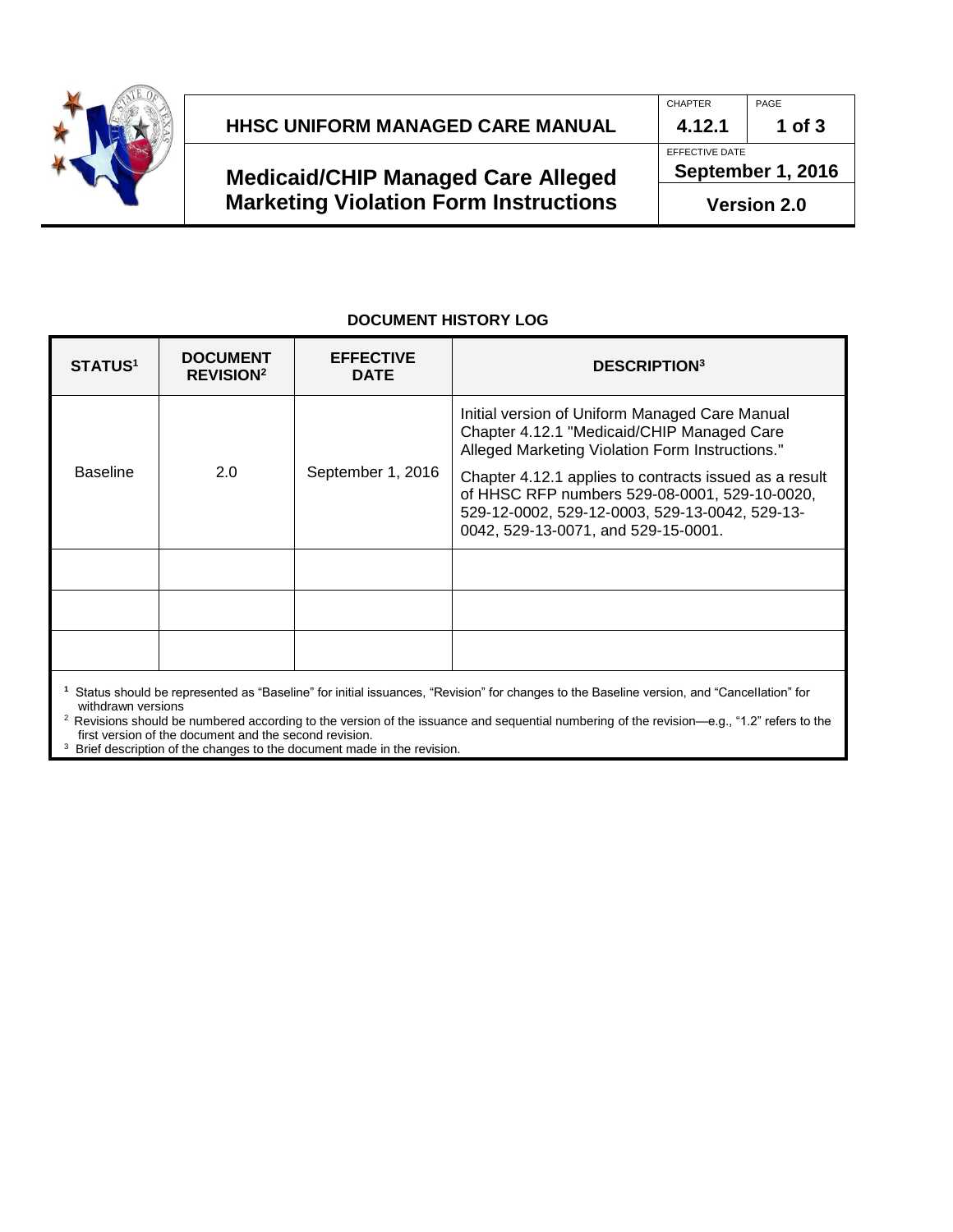

|                                              | <b>CHAPTER</b>                      | PAGE   |
|----------------------------------------------|-------------------------------------|--------|
| HHSC UNIFORM MANAGED CARE MANUAL             | 4.12.1                              | 2 of 3 |
|                                              | EFFECTIVE DATE<br>September 1, 2016 |        |
| <b>Medicaid/CHIP Managed Care Alleged</b>    |                                     |        |
| <b>Marketing Violation Form Instructions</b> | <b>Version 2.0</b>                  |        |

### **I. Applicability of Chapter 4.12.1**

This Chapter applies to Managed Care Organizations (MCOs) participating in the STAR, STAR+PLUS, CHIP, STAR Health, and STAR Kids Programs and Dental Contractors providing Children's Medicaid Dental Services and CHIP Dental Services. The term "MCO" includes health maintenance organizations (HMOs), exclusive provider organizations (EPOs), insurers, Dental Contractors, and any other entities licensed or approved by the Texas Department of Insurance.

### **II. General Instructions**

Per UMCM Chapter 4.12 Reporting Alleged Marketing Violations, the MCO must complete the *Medicaid/ CHIP Managed Care Alleged Marketing Violation Form* located in UMCM Chapter 4.12.2 when reporting an alleged Marketing Violation to HHSC. The MCO must submit the completed form with any supporting documents via email to [HPM\\_Communications@hhsc.state.tx.us.](mailto:HPM_Communications@hhsc.state.tx.us) The subject line should read, "Alleged Violation."

### **III. Medicaid/CHIP Managed Care Alleged Marketing Violation Form Instructions**

The MCO must complete the *Complainant Information* and *Alleged Violation Detail* sections of the form only. If more space is needed, please add an additional sheet of paper and indicate the section continuance on that sheet. Do not complete the *For HHSC Use Only* section.

#### **Complainant Information**

- 1) **Date Submitted:** Enter the date that the MCO is submitting the form and corresponding materials to HPM Communications.
- 2) **Complainant Name/ Title/ Organization:** Enter the name of the person reporting the alleged violation, his/her title, and his/her organization or MCO affiliation.
- 3) **Address:** Enter the Complainant's address.
- 4) **E-mail:** Enter the Complainant's email address.
- 5) **Phone Number:** Enter the Complainant's phone number.
- 6) **Fax:** Enter the Complainant's fax number, if applicable.

#### **Alleged Violation Detail**

- 1) **Date(s) of Violation:** Enter the date(s) the alleged violation occurred.
- 2) **Time(s) of Violation:** Enter the time(s) the alleged violation occurred.
- 3) **Frequency of Violation:** Enter how often the alleged violation occurred as daily, weekly, once, etc.